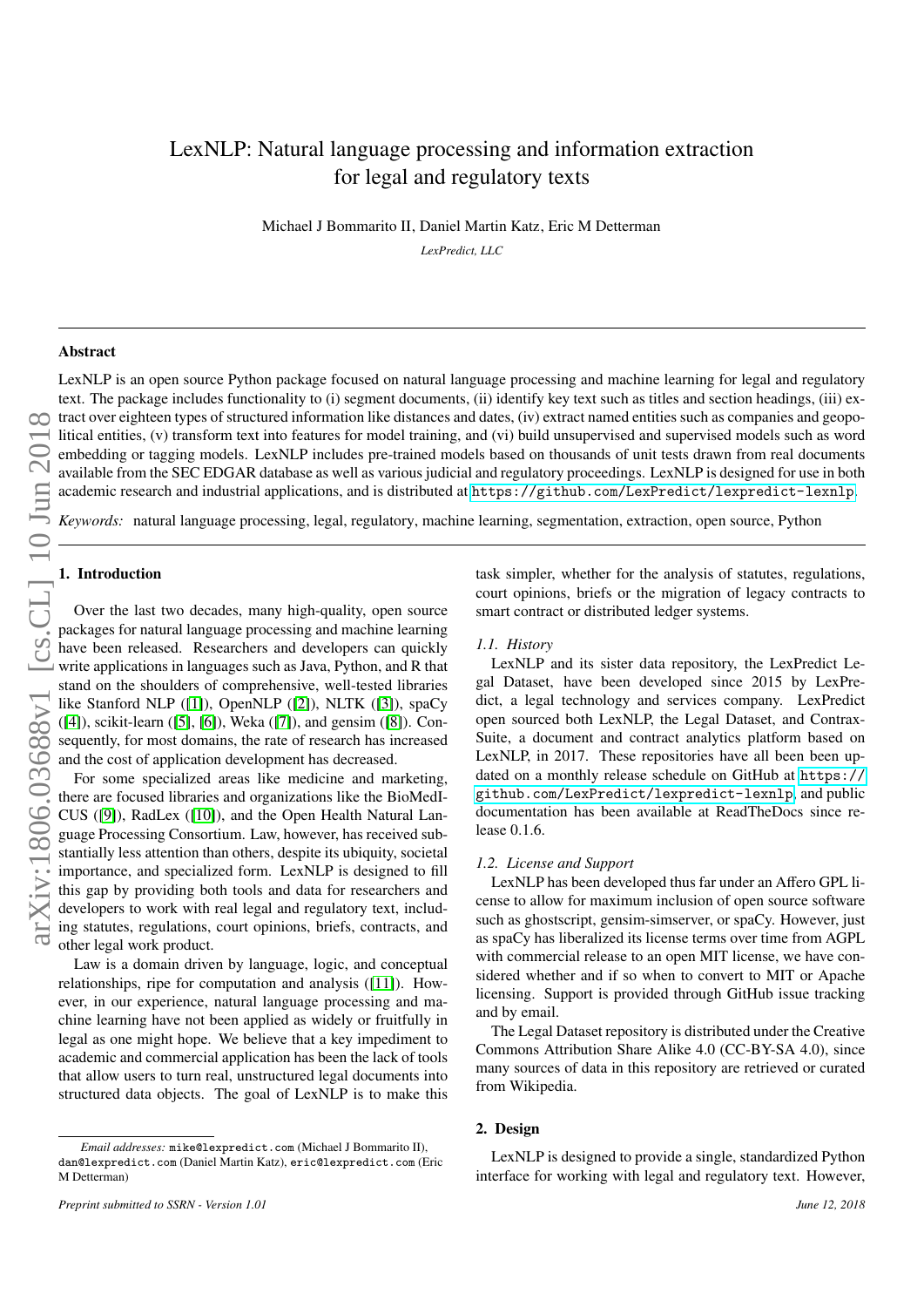this is not accomplished by rewriting all core linguistic and statistical methods from scratch. Instead, LexNLP is designed to rely wherever possible on a small set of key libraries, including NLTK, scikit-learn, scipy. These libraries have been written, documented, and tested by thousands of developers, and feature compatible licensing and stable APIs.

In selecting these packages, we were guided by the principles below:

- 1. Standard open source license: We strongly prefer packages with standard open source licensing options like MIT, Apache, or GPL-family licenses.
- 2. High level of maturity: We strongly prefer packages with mature code bases, including years of development and testing.
- 3. High level of documentation: We strongly prefer packages with well-documented code bases.
- 4. Broad platform and hardware support: We strongly prefer packages that are platform- and hardware-agnostic, avoiding operating system, CPU/GPU, or memory constraints.
- 5. Broad language and character support: We strongly prefer packages that natively support non-English as well as English text.
- 6. Strong ecosystem: We strongly prefer packages with large and active communities of developers and users.

Below, we discuss key package selections.

### *2.1. Natural Language Processing*

We selected NLTK for core natural language processing functionality. NLTK is a mature Python project with over seventeen years of development, a large community of developers and users, detailed documentation, supplementary models and corpora, and an Apache License model for it code. While some packages such as TreeTagger or Stanford NLP may offer better performance or wider language support for some tasks, their restricted source or license models make them difficult to redistribute. Given its ubiquitous usage in research, we developed an optional interface to the Stanford NLP library, including POS and NER models; however, these are disabled by default and must be explicitly enabled at runtime.

It should also be noted that the spaCy project has quickly grown to be a compelling alternative to NLTK. While we are excited about the project's future, we judged its current maturity level, licensing strategy, and community support to be less stable than NLTK. However, we have engineered our usage of NLTK to allow for its potential replacement, and will continue to monitor the development of spaCy.

## *2.2. Machine Learning*

We selected scikit-learn for our core machine learning functionality. Scikit-learn is another mature Python project, with over eleven years of development, a large community of developers and users including sponsoring corporations, and a permissive BSD license. Scikit-learn is built on top of and interoperates with *numpy* and *scipy*, providing functionality for feature

transformation, feature and target preprocessing, unsupervised, semi-supervised, and supervised modeling, and model selection and assessment. Scikit-learn's largest deficiency relative to other machine learning packages is its minimal support for sophisticated "deep learning" models; however, this gap is due to scikit-learn's lack of GPU support, which aligns with our principle of broad platform and hardware support. Further, as scikit-learn's FAQ states, we agree that "much larger gains in speed can often be achieved by a careful choice of algorithms" than by use of GPU. "Deep" NLP research is proceeding at a rapid pace, however, and we have begun to evaluate optional support for the *keras* package to enable GPU computation and "deep" models ([\[12\]](#page-6-11)).

## *2.3. Language Support*

LexNLP is designed to support multiple languages and character sets across its feature set. Currently, English language support is available and full German language support is targeted for release in 2018 with additional languages such as French, Spanish and Mandarin to be added thereafter.

## *2.4. Unit Testing and Code Coverage*

LexNLP is developed using continuous integration (CI) practices, including unit testing, code coverage analysis, and code style analysis. Thousands of test records are available on GitHub in CSV format and results are verified with every commit. Coding style is based on PEP8 and enforced through CI as well.

## 3. LexNLP Package

### *3.1. Natural Language Processing*

LexNLP provides the following natural language processing capabilities and resources:

- Stopwords: As a specialized domain of communication, legal text features a number of high-frequency "stopwords" that do not occur commonly in English otherwise. LexNLP currently distributes and uses legal stopwords based on analysis of hundreds of thousands of contracts from the US Securities and Exchange Commission's (SEC) EDGAR database.
- Collocations: As with stopwords, collocations in legal text differ from those calculated from general English text. LexNLP currently distributes and uses collocations based on analysis of hundreds of thousands of contracts from the SEC EDGAR database. These collocations include six sets - the top 100, 1,000, and 10,000 bigram and trigrams.
- Segmentation: LexNLP provides segmentation capabilities for documents, pages, paragraphs, sections, and sentences. Document and section segmentation are provided through the identification of titles or headings; for example, locating text such as "EMPLOYMENT AGREE-MENT," "APPENDIX A," or "VII. Indemnification and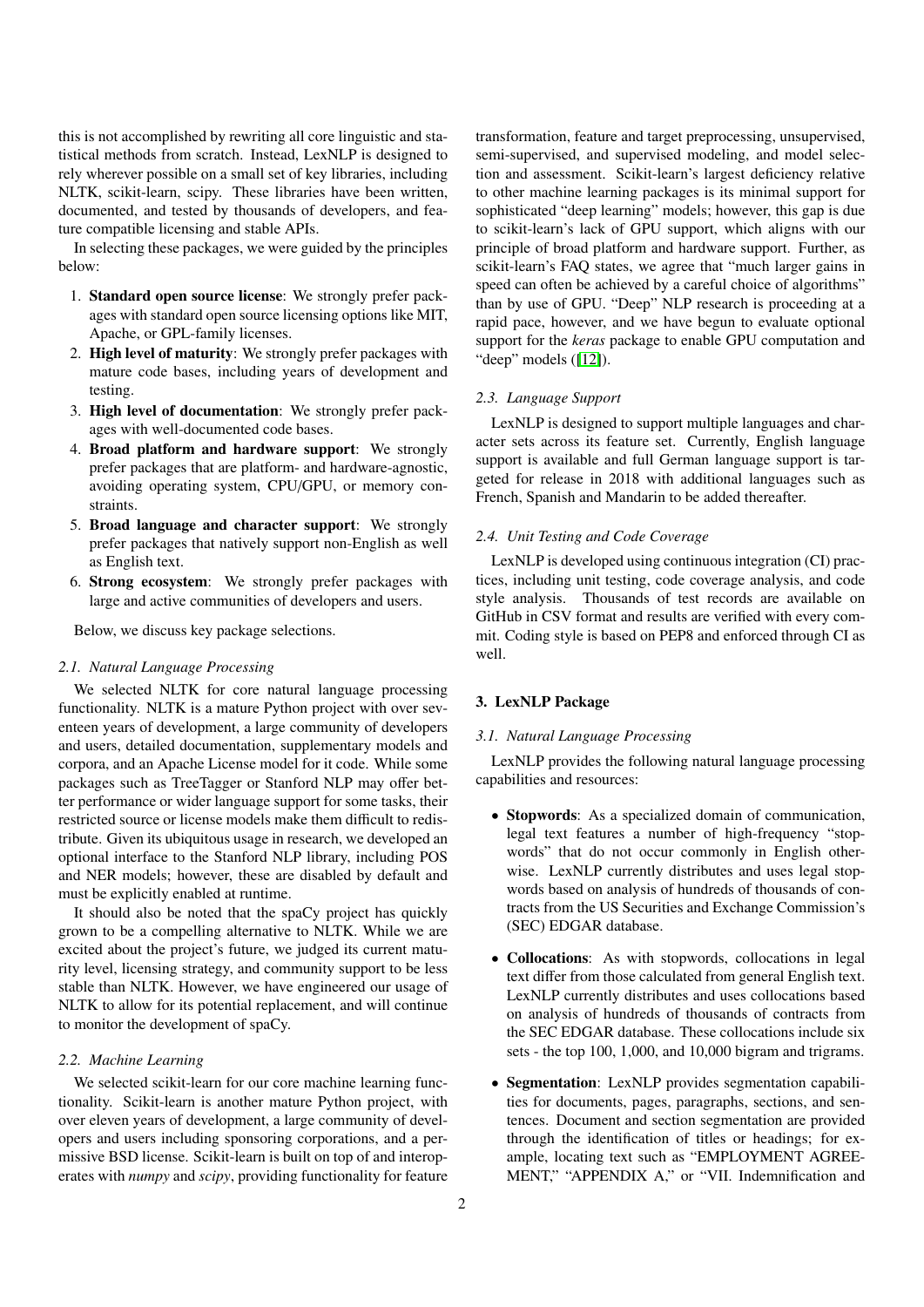Insurance." Paragraph and sentence segmentation are provided through Punkt models trained on hundreds of thou-sands of contracts from the SEC EDGAR database ([\[13\]](#page-6-12)). Additionally, all segmentation models are fully customizable, and the sentence and title models can be retrained with a single method call. LexNLP can optionally call Stanford NLP functionality such as the StanfordTokenizer, although this must be explicitly enabled at runtime.

- Tokens, Stems, and Lemmas: LexNLP provides tokenization, stemming, and lemmatization capabilities through NLTK by default. Tokens, stems, and lemmas can all be extracted from text, either as materialized lists or Python generators. All methods support standard transforms including lowercasing and stopwording. By default, these methods in English use the Treebank tokenizer, Snowball stemmer, and WordNet lemmatizer. LexNLP can also optionally call Stanford NLP functionality such as the StanfordTokenizer, although this must be explicitly enabled at runtime.
- Parts of Speech: LexNLP provides part of speech (PoS) tagging and extraction, including methods to locate nouns, verbs, adjectives, and adverbs. All methods support standard transforms including lowercasing and lemmatizing. LexNLP can also call Stanford NLP for StanfordPOSTagger, although this must be explicitly enabled at runtime. We are currently annotating a large sample of documents and intend to release a legal-specific PoS tagging model for English and German in 2018.
- Character sequence and n-gram/skipgram Distributions: LexNLP provides functionality to quickly generate character sequence distributions, token n-gram distributions, and token skipgram distributions. These distributions can be used in the customization or development of models such as LexNLP's segmentation models or more sophisticated classification models.

#### *3.2. Information Extraction*

LexNLP provides the following information extraction capabilities and resources:

- Addresses: LexNLP provides a custom tag-based model for the extraction of addresses like "2702 LOVE FIELD DR," including common street and building abbreviation disambiguation.
- Amounts: LexNLP provides functionality for the extraction of non-monetary amounts such as "THIRTY-SIX THOUSAND TWO-HUNDRED SIXTY-SIX AND 2/100" or "2.035 billion tons."
- Citations: LexNLP provides functionality for the extraction of common legal citations, such as "10 U.S. 100" or "1998 S. Ct. 1." This functionality is based on data provided by the Free Law Project's Reporters Database ([\[14\]](#page-6-13)).
- Conditional statements: LexNLP provides functionality for the extraction of conditional statements such as "subject to ..." or "unless and until ...." The full list of conditional statements in English includes:
	- if [not]
	- when [not]
	- where [not]
	- unless [not]
	- until [not]
	- unless and until
	- as soon as [not]
	- provided that [not]
	- [not] subject to
	- upon the occurrence
	- subject to
	- conditioned on
	- conditioned upon
- Constraints: LexNLP provides functionality for the extraction of constraint statements such as "at most" and "no less than." The full list of constraint statements in English includes:
	- after
	- at least
	- at most
	- before
	- equal to
	- exactly
	- first of
	- greater [of, than, than or equal to]
	- greatest [of, among]
	- smallest [of, among]
	- last of
	- least of
	- lesser [of, than, than or equal to]
	- [no] less [than, than or equal to]
	- maximum [of]
	- minimum [of]
	- more than [or equal to]
	- [no] earlier than
	- [no] later than
	- [not] equal to
	- [not] to exceed
	- within
	- exceed[s]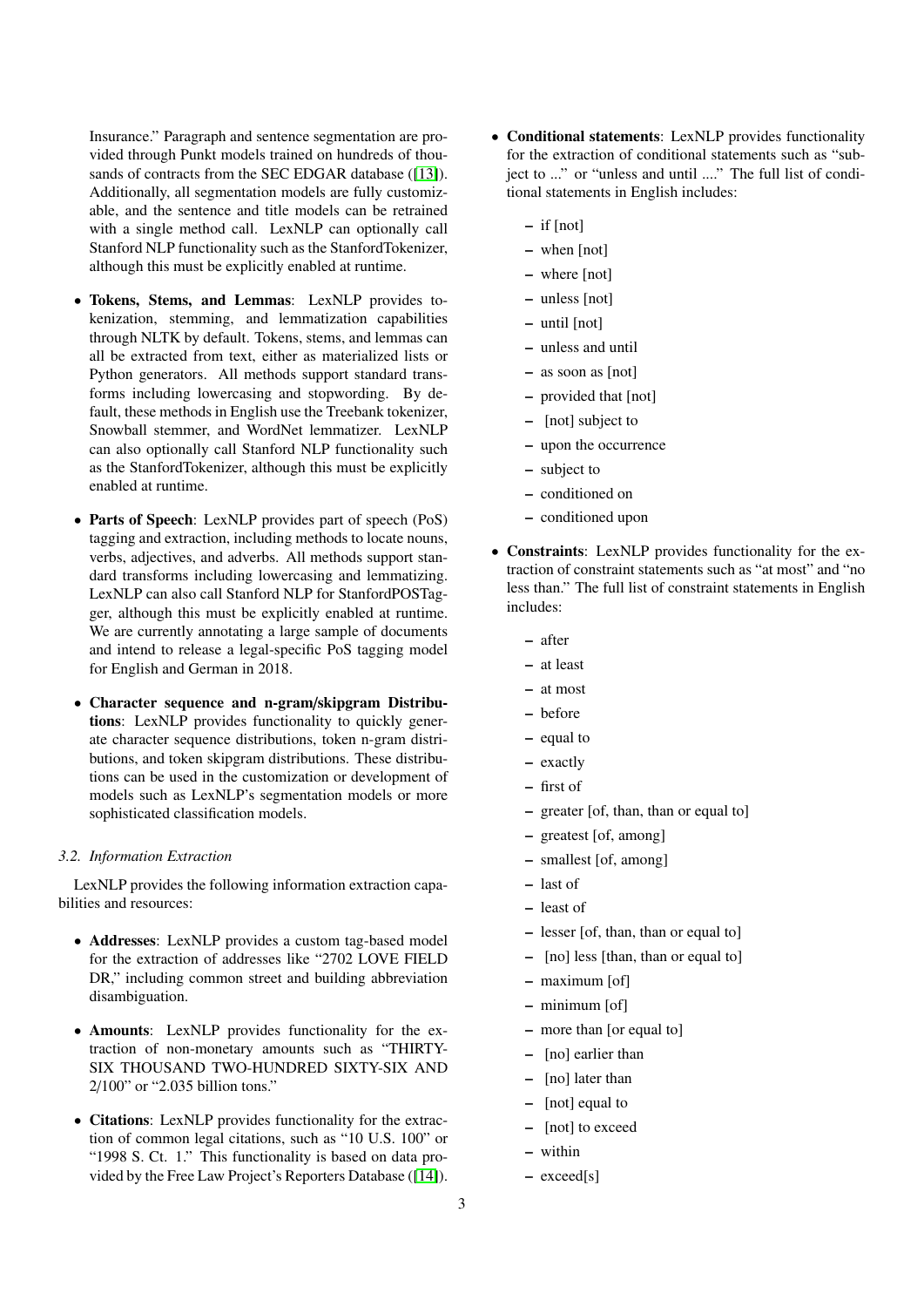- prior to
- highest [of]
- lowest [of]
- Copyrights: LexNLP supports the extraction of copyrights such as "(C) Copyright 2000 Acme".
- Courts: LexNLP supports the extraction of court references such as "Supreme Court of New York" or "S.D.N.Y." This functionality relies on the inclusion of data from the LexPredict Legal Dataset, available at GitHub at [https://github.com/LexPredict/](https://github.com/LexPredict/lexpredict-legal-dictionary) [lexpredict-legal-dictionary](https://github.com/LexPredict/lexpredict-legal-dictionary), and covers courts across the US, Canada, Australia, and Germany.
- Dates: LexNLP supports the extraction of date references such as "June 1, 2017" or "2018-01-01." This functionality is provided through two approaches. First, a forked and improved version of the datefinder package, available at <https://github.com/LexPredict/datefinder>, provides complex regular expression matching for common date formats. This approach, GET\_RAW\_DATES, is calibrated towards higher recall, resulting in many false positive records. A second approach, GET\_DATES, uses a character distribution machine learning model to remove potential false positives from the result set, producing a higher quality result at the cost of runtime.
- Definitions: LexNLP supports the extraction of definitions such as "... shall mean ..." and "... is defined as ..."
- Distances: LexNLP supports the extraction of distances such as "fifteen miles" or "30.5 km."
- Durations: LexNLP supports the extraction of durations such as "ten years" or "120 seconds."
- Geopolitical Entities: LexNLP supports the extraction of geopolitical entities such as "New York" or "Norway." This functionality relies on the inclusion of data from the LexPredict Legal Dataset, available at GitHub at [https://github.com/LexPredict/](https://github.com/LexPredict/lexpredict-legal-dictionary) [lexpredict-legal-dictionary](https://github.com/LexPredict/lexpredict-legal-dictionary), and covers countries, states, and provinces in English, French, German, Spanish.
- Money and Currencies: LexNLP provides functionality for the extraction of monetary amounts such as "\$5" or "ten Euros." By default, only the following ISO 4217 currency codes and their corresponding Unicode symbols are extracted: USD, EUR, GBP, JPY, CNY/RMB, and INR.
- Percents and Rates: LexNLP supports the extraction of percents or rates such as "10.5%" and "50 bps."
- Personally Identifying Information (PII): LexNLP supports the extraction of PII such as phone numbers, addresses, and social security numbers.
- Ratios: LexNLP supports the extraction of ratios or odds such as "3:1" or "four to three."
- Regulations: LexNLP supports the extraction of regulatory references such as "32 CFR 170" or "Pub. L. 555-666." This functionality relies partially on the inclusion of data from the LexPredict Legal Dataset, available at GitHub at [https://github.com/LexPredict/](https://github.com/LexPredict/lexpredict-legal-dictionary) [lexpredict-legal-dictionary](https://github.com/LexPredict/lexpredict-legal-dictionary), for the identification of US state citations such as "Mo. Rev. Stat."
- Trademarks: LexNLP supports the extraction of trademark references such as "Widget(R)" or "Hal (TM)."
- URLs: LexNLP supports the extraction of URL references such as "www.acme.com/terms."

## *3.3. Word Embeddings and Text Classifiers*

LexNLP provides the following word embedding and text classifier capabilities and resources:

- word2vec legal models: LexNLP has been used to produce large word2vec models from SEC EDGAR material ([\[15\]](#page-6-14)), and these models are distributed through the Legal Dataset repository referenced above. These CBOW models are all trained with gensim; vector sizes of 50, 100, 200, and 300 are distributed with windows of 5, 10, and 20. These models have been available since October 2017.
- word2vec contract models: In addition to word2vec models trained on broad text examples, some models are also trained on specific contract types. gensim CBOW models with vector size 200 and window 10 are trained and distributed for samples of credit, employment, services/consulting, and underwriting agreements. These models have been available since October 2017.
- doc2vec contract models: LexNLP has been used to produce large doc2vec models from SEC EDGAR material ([\[16\]](#page-6-15)). These models are scheduled for release and distribution in the 0.1.10 release, along with a forthcoming academic article.
- doc2vec opinion models: LexNLP has been used to produce large doc2vec models from Federal and State court opinions. These models are scheduled for release and distribution in the 0.1.10 release, along with a forthcoming academic article.
- Contract/non-contract classifier: LexNLP and its doc2vec models have been used to train classifiers capable of classifying documents as either contracts or noncontracts. These models are scheduled for release and distribution in the 0.1.11 release, along with a forthcoming academic article.
- Contract type classifier: LexNLP and its doc2vec models have been used to train classifiers capable of classifying contracts among broad types such as service agreements, confidentiality agreements, or labor and employment agreements. These models are scheduled for release and distribution in the 0.1.11 release, along with a forthcoming academic article.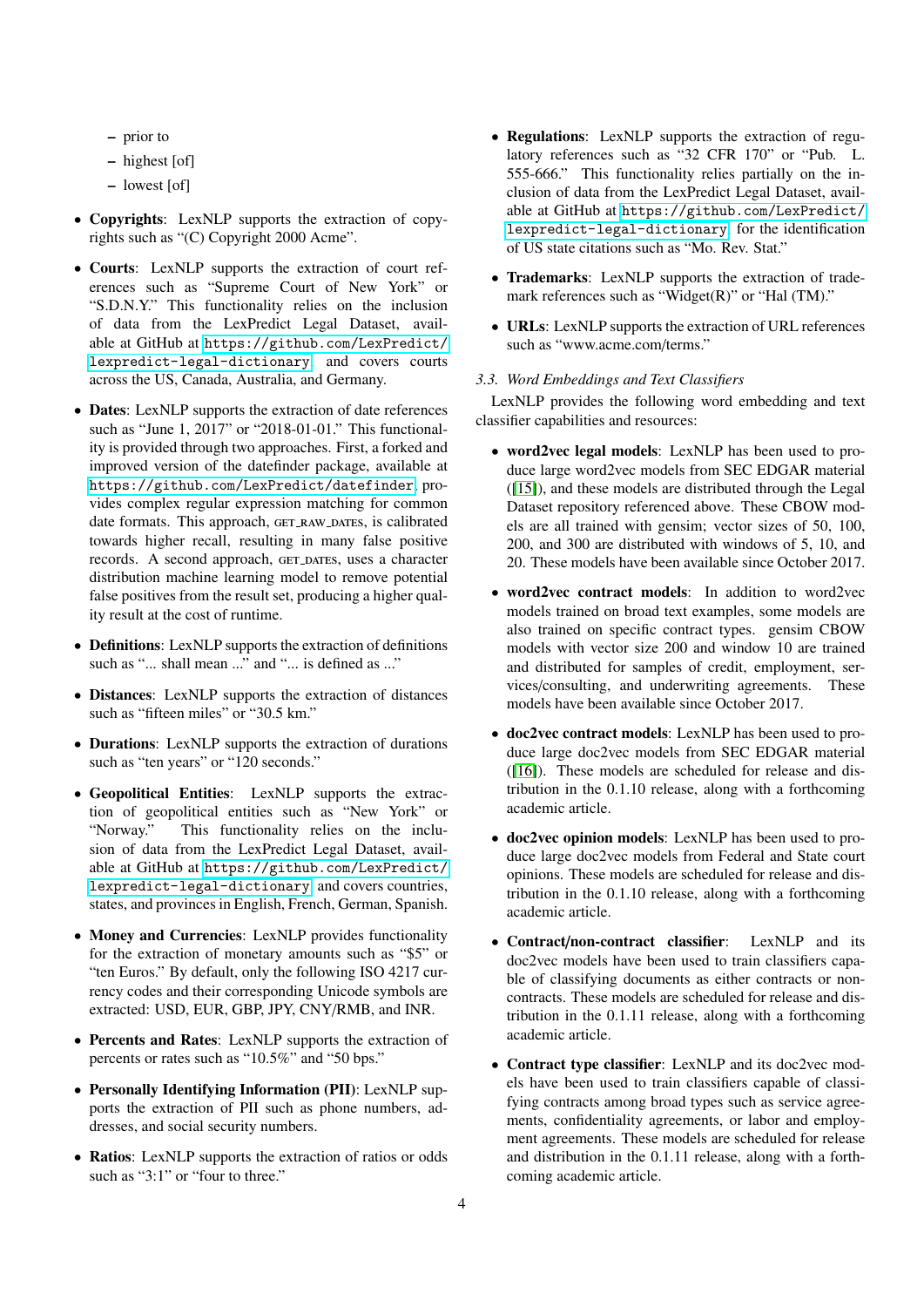• Clause classifier: LexNLP and its word2vec models have been used to train classifiers capable of classifying clauses among broad types such as confidentiality, insurance, or assignment. These models are scheduled for release and distribution in the 0.1.11 release, along with a forthcoming academic article.

#### *3.4. Lexicons and Other Data*

In additional to word embeddings, pre-trained classifiers, and geopolitical entities, the Legal Dataset repository also includes a range of other important resources, including:

- Accounting Lexicon: US GAAP, UK GAAP, US GASB, US FASB, and IFRS FASB.
- Financial: Common English financial terms and aliases, e.g., "American Depository Receipt" and "ADR"
- Geopolitical Actors and Bodies: US Federal and State regulators and agencies, UK regulators and agencies, Australian regulators and agencies, Canadian regulators and agencies
- Legal Lexicon: Common Law based on Black's Law Dictionary (1910 edition), top 1,000 common law terms based on English contracts from SEC EDGAR database, and terms from US state and federal codes
- Scientific: Chemical elements, common compounds, and hazardous waste in multiple languages

While these resources are not required to use LexNLP generally, they can substantially improve the quality of research or applications.

## 4. Example Usage

The tools in LexNLP can be combined and deployed to solve a range of complex informatics problems. To demonstrate LexNLP functionality and API, we provide a simple example of usage on a Purchase and Sale Agreement retrieved from the SEC EDGAR database at [https://www.sec.gov/Archives/edgar/data/1469822/](https://www.sec.gov/Archives/edgar/data/1469822/000119312513041312/d447090dex1052.htm) [000119312513041312/d447090dex1052.htm](https://www.sec.gov/Archives/edgar/data/1469822/000119312513041312/d447090dex1052.htm).

Example text is presented below:

#### Example 1

THIS PURCHASE AND SALE AGREEMENT (this Agreement) is made to be effective as of October 12, 2012 (the Effective Date), by and between WESLEY VILLAGE DEVELOPMENT, LP, a Delaware limited partnership (Seller), and KBS-LEGACY APART-MENT COMMUNITY REIT VENTURE, LLC, a Delaware limited liability company (Buyer).

#### Example 2

Deposit shall mean One Million Two Hundred Fifty Thousand and No/100 Dollars (\$1,250,000.00), consisting of, collectively, the first deposit of Two Hundred Fifty Thousand and No/100 Dollars (\$250,000.00) (the First Deposit), and the second deposit of One Million and No/100 Dollars (\$1,000,000.00) (the Second Deposit), to the extent Buyer deposits the same in accordance with the terms of Section 2.1, together with any interest earned thereon.

#### Example 3

4.2.2 Release. By accepting the Deed and closing the Transaction, Buyer, on behalf of itself and its successors and assigns, shall thereby release each of the Seller Parties from, and waive any and all Liabilities against each of the Seller Parties for, attributable to, or in connection with the Property, whether arising or accruing before, on or after the Closing and whether attributable to events or circumstances which arise or occur before, on or after the Closing, including, without limitation, the following: (a) any and all statements or opinions heretofore or hereafter made, or information furnished, by any Seller Parties to any Buyers Representatives; and (b) any and all Liabilities with respect to the structural, physical, or environmental condition of the Property, including, without limitation, all Liabilities relating to the release, presence, discovery or removal of any hazardous or regulated substance, chemical, waste or material that may be located in, at, about or under the Property, or connected with or arising out of any and all claims or causes of action based upon CERCLA (Comprehensive Environmental Response, Compensation, and Liability Act of 1980, 42 U.S.C. 9601 et seq., as amended by SARA (Superfund Amendment and Reauthorization Act of 1986) and as may be further amended from time to time), the Resource Conservation and Recovery Act of 1976, 42 U.S.C. 6901 et seq., or any related claims or causes of action (collectively, Environmental Liabilities); and (c) any implied or statutory warranties or guaranties of fitness, merchantability or any other statutory or implied warranty or guaranty of any kind or nature regarding or relating to any portion of the Property. Notwithstanding the foregoing, the foregoing release and waiver is not intended and shall not be construed as affecting or impairing any rights or remedies that Buyer may have against Seller with respect to (i) a breach of any of Sellers Warranties, (ii) a breach of any Surviving Covenants, or (iii) any acts constituting fraud by Seller.

#### *4.1. Segmentation*

LexNLP's sentence model is a Punkt model trained using NLTK; however, the pretrained model that NLTK ships with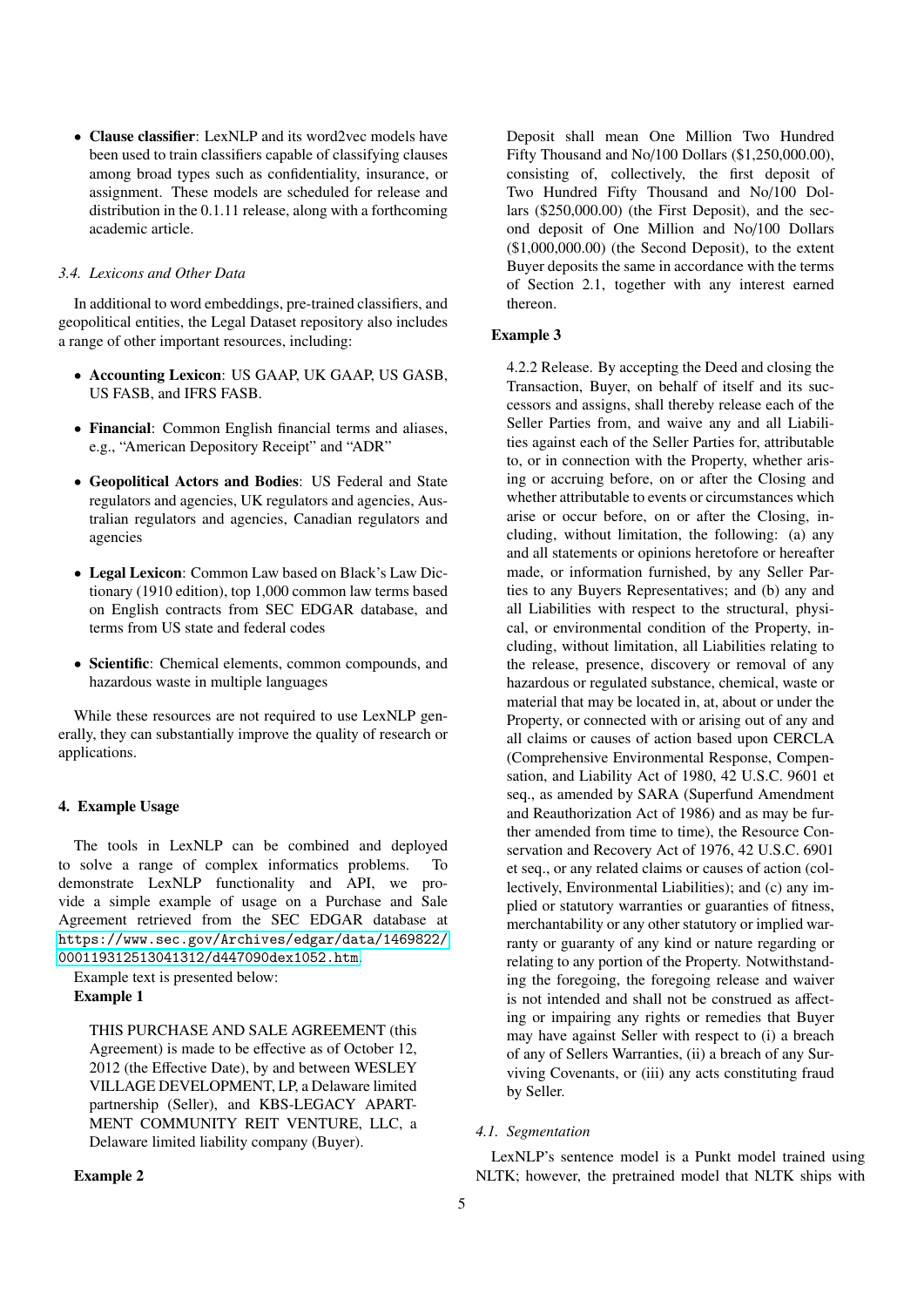does not perform well when presented with common legal abbreviations. For example, NLTK and other NLP packages incorrectly parse Example 3, tripping up on the "U.S.C" abbreviation for the United States Code.

```
>>> len(nltk.tokenize.PunktSentenceTokenizer()\
    .tokenize(text3))
5
>>> len(lexnlp.nlp.en.segments.sentences\
    .get_sentence_list(text3))
3
```
#### *4.2. Extraction*

LexNLP allows for simple extraction of common information from documents such as our examples. For example, parties, dates, definitions/terms, and geopolitical entities can be extracted from the contract preamble in Example 1:

```
>>> from lexnlp.extract.en.entities.nltk_maxent
 \rightarrow import get_companies
>>> list(get_companies(text1))
[('WESLEY VILLAGE DEVELOPMENT', 'LP'),
 ('KBS-LEGACY APARTMENT COMMUNITY REIT VENTURE',
  \rightarrow 'LLC')]
>>> from lexnlp.extract.en.dates import
\rightarrow get_dates
>>> list(get_dates(text1))
[datetime.date(2012, 10, 12)]
```

```
>>> from lexnlp.extract.en.definitions import
\rightarrow get_definitions
>>> list(get_definitions(text1))
['Effective Date', 'Seller', 'Buyer']
```

```
>>> from lexnlp.extract.en.definitions import
,→ get_definitions
>>> list(get_definitions(text1))
['Effective Date', 'Seller', 'Buyer']
```
Extracting geoentity references relies on the LexPredict Legal Dataset referenced above, and some configuration is required to select which set of geoentities and translations are desired. Ambiguities are common when all translations and entities are loaded. Examples are available in the test cases for LexNLP and in the ContraxSuite GitHub repository at [https://github.com/LexPredict/](https://github.com/LexPredict/lexpredict-contraxsuite) [lexpredict-contraxsuite](https://github.com/LexPredict/lexpredict-contraxsuite). For example, if all translations of countries are loaded, then the German name for Iceland, *Island*, can create frequent false positives in English text. Researchers can handle issue like this by automatically identifying the most likely language for each unit of text and loading only relevant data; there are, however, many counterexamples of multilingual text that incorporate foreign names without translation, such as corporate addresses in contract preambles like Example 1.

Example 2 demonstrates a common style choice of legal documents, with amounts spelled out instead of being presented as numerals. LexNLP features robust support for amounts written out in this fashion. For example, "onethousand fifty seven", "one thousand fifty seven", "one thousand and fifty seven", and "one thousand fiftyseven" all parse to 1057 with LexNLP's get amounts method. In Example 2, these monetary amounts parse as follows:

```
>>>
```

```
,→ list(lexnlp.extract.en.money.get_money(text2))
[(1250000, 'USD'),
(1250000.0, 'USD'),
(250000, 'USD'),
 (250000.0, 'USD'),
 (1000000, 'USD'),
 (1000000.0, 'USD')]
```
Example 2 also demonstrates the use of definitions or terms:

```
>>> from lexnlp.extract.en.definitions import
 ,→ get_definitions
>>> list(get_definitions(text2))
['First Deposit', 'Deposit', 'Second Deposit']
```
Finally, in addition to sentence boundary pitfalls, Example 3 also demonstrates the usage of constraints and regulatory references.

```
>>> from lexnlp.extract.en.constraints import
 \rightarrow get_constraints
>>> constraints = list(get_constraints(text3))
>>> len(constraints)
5
>>> constraints[0]
('before',
 'by accepting the deed and closing the
  \rightarrow transaction, buyer, on behalf of itself and
     its successors and assigns, shall thereby
      release each of the seller parties from,
  \rightarrow and waive any and all liabilities against
  \rightarrow each of the seller parties for,
     attributable to, or in connection with the
  → property, whether arising or accruing',
  \hookrightarrow\hookrightarrow\rightarrow'')
```
Common regulations as provided in the repository at [https://github.com/LexPredict/](https://github.com/LexPredict/lexpredict-legal-dictionary) [lexpredict-legal-dictionary](https://github.com/LexPredict/lexpredict-legal-dictionary) are automatically identified, although some care must be taken to ensure that symbols such as § are not transcoded improperly.

```
>>> from lexnlp.extract.en.regulations import
 \rightarrow get_regulations
>>> list(get_regulations(text3))
[('United States Code', '42 USC 6901')]
```
Citations to court opinions, state or federal codes, regulatory publications, or even international treaties are all important sources of information for many problems. While tools for semantic analysis are becoming more valuable, legal text often